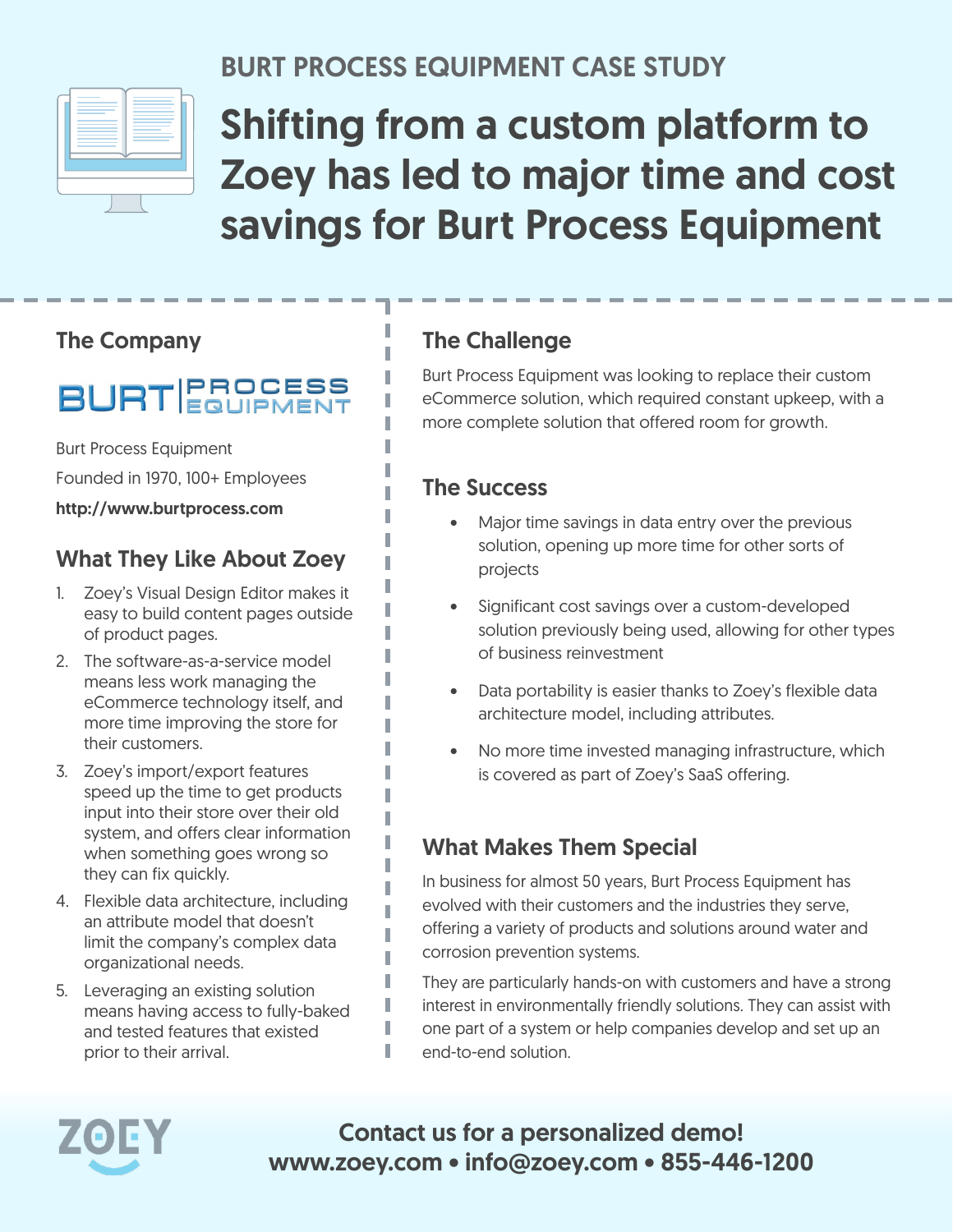#### By the Numbers

90% REDUCTION IN TIME ENTERING PRODUCT DATA



#### Needing a New Solution

At the end of 2015, Chris Griffin joined Burt Process Equipment as their web development manager. He came into a custom-built solution, developed and managed by a team outside their company, that came with a lot of limitations and problems. "The thing that was a constant thorn was basically how difficult it was to work with," Griffin said. "The developers were overpromising and under producing schedule-wise. The system was not working at 100% and it was so hard to work with."

Their company engaged in a multi-year process to find an off-the-shelf solution to replace the custom one. They developed a set of criteria internally of what was most important, and as they learned about new eCommerce systems, they would evaluate each system, compare and contrast to the others, and determine which could accomplish the most on their list without a huge effort.

"I had a big list of features to check against and then over time, other people in the company would send me things about [eCommerce solutions] they've run across," Griffin said. "I would periodically look for more too. Even if we never took a long look at it, I looked at it enough to see if it was in the realm of what we were looking for."

#### Leveraging a Modern Platform

What started as an evaluation of about a dozen eCommerce solutions led to evaluating a total of 30. In the end, they opted to select Zoey.

One of the key convincing points to selecting Zoey was during the leverage of Zoey's free starter store, where a potential Zoey customer can take full advantage of testing out the features to confirm things work for them.

He said, "One of the things that impressed my employers was I loaded in 24,000 products in the first week that I had it. That's something that with the old system took a much longer time. That was something that shocked my employers."

Zoey got the nod in part because of its flexibility. For instance, BigCommerce was considered, but its limitations on attributes created too many obstacles. "On BigCommerce, you can only have a certain number of attributes," Griffin said. "That's great if you're selling a homogenous set of products. If all you're selling is shoes, and having a limit of attributes is something you can live with. If you have a lot of different categories and dissimilar attributes, you can't possibly live with that. That took them out of the running."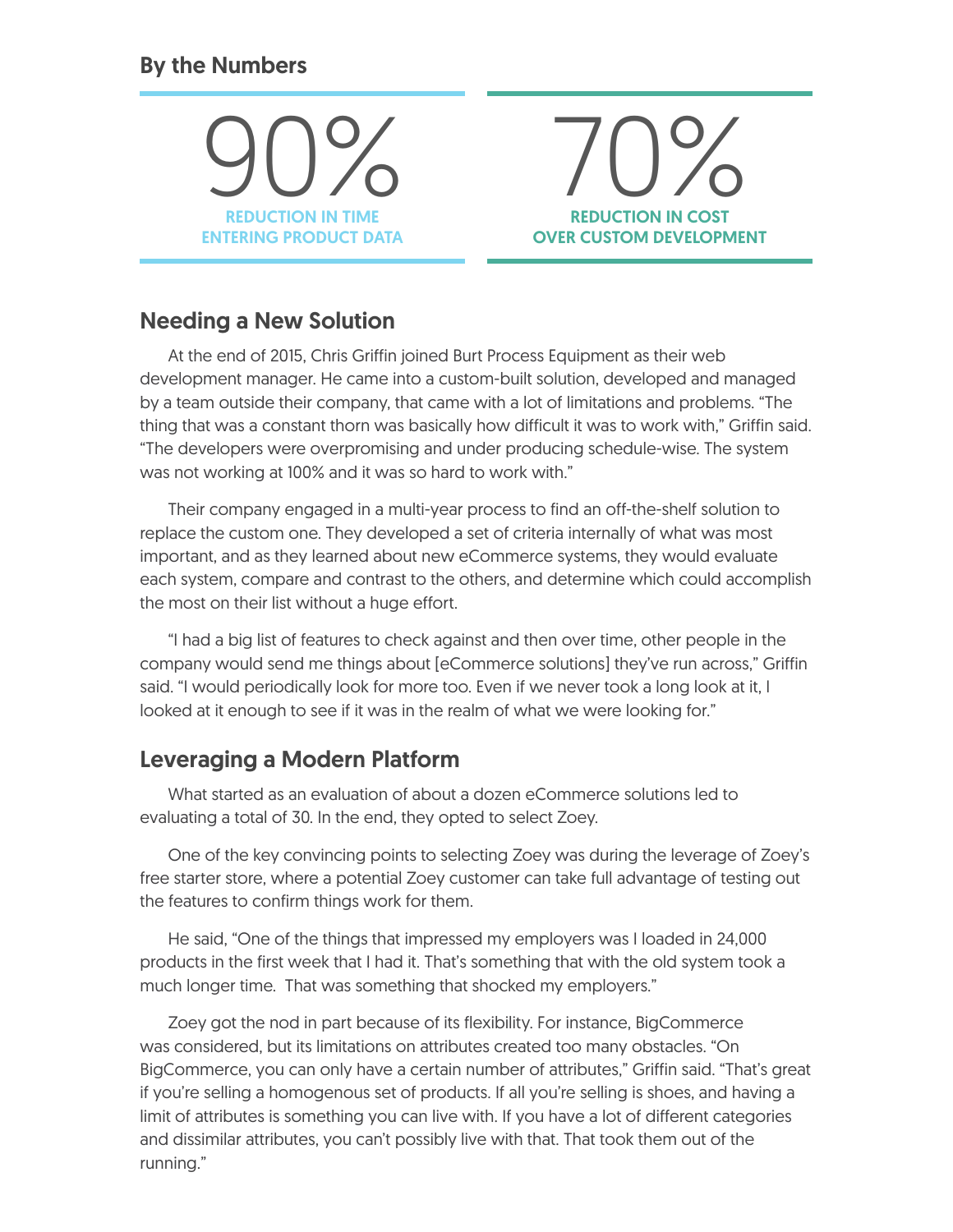#### In Their Words

"One of the things that impressed my employers was I loaded in 24,000 products in the first week that I had it. That's something that with the old system took a much longer time. That was something that shocked my employers."



Chris Griffin, Web Development Manager, Burt Process Equipment

#### Strength in Data Management

Other data considerations also factored in. One was Zoey's API capabilities allowed Griffin to pass data back and forth to their ERP system.

"API was on the list of features that was a must have for me," Griffin said. "I knew there was going to be things like periodic discounts and I wanted to push that through the API instead of setting them individually or working with spreadsheets." By linking the ERP through the APIs to Zoey, the company can enter information once and have it show up in both places.

Similarly, Zoey's mature import/export features was a real boon for helping the company enter data more quickly into their eCommerce system. Griffin said, "Whenever I prepare a spreadsheet to load into the system, I'm not worried about it not working. If it doesn't load, there's a reason, it tells me why and I can fix it. That's a great luxury I didn't have before. The old system would just fail, sometimes for no reason. A file would work one day and not the next."

Zoey also helped Griffin achieve cost savings by not having to manage their own servers and the costs of outside developers. "We were looking at paying a lot more per month with the custom system and were so incredibly unhappy with it," he said.

"Cost savings was something that I had promised and delivered to my employers with this changeover [to Zoey]. Before we would get a huge bill that would come after [development was completed] and we'd still be unhappy with how it turned out." With Zoey, the tools are already in place and complete.

Finally, Griffin has touted Zoey's support team as helpful for getting the job done. "I get very timely and very good support answers. I create a ticket, and usually within 24 hours I might have a couple of exchanges and it's solved. Sometimes it's taken longer, but it's never unreasonable."

#### Growth for the Future

With the initial goal of getting the site on more firm footing completed, Griffin knows that Zoey has the features to ensure the company can continue to evolve from here. Griffin said they previously "dropped some of our B2B features because the older system never performed them reliably" and therefore customers were not encouraged to use them.